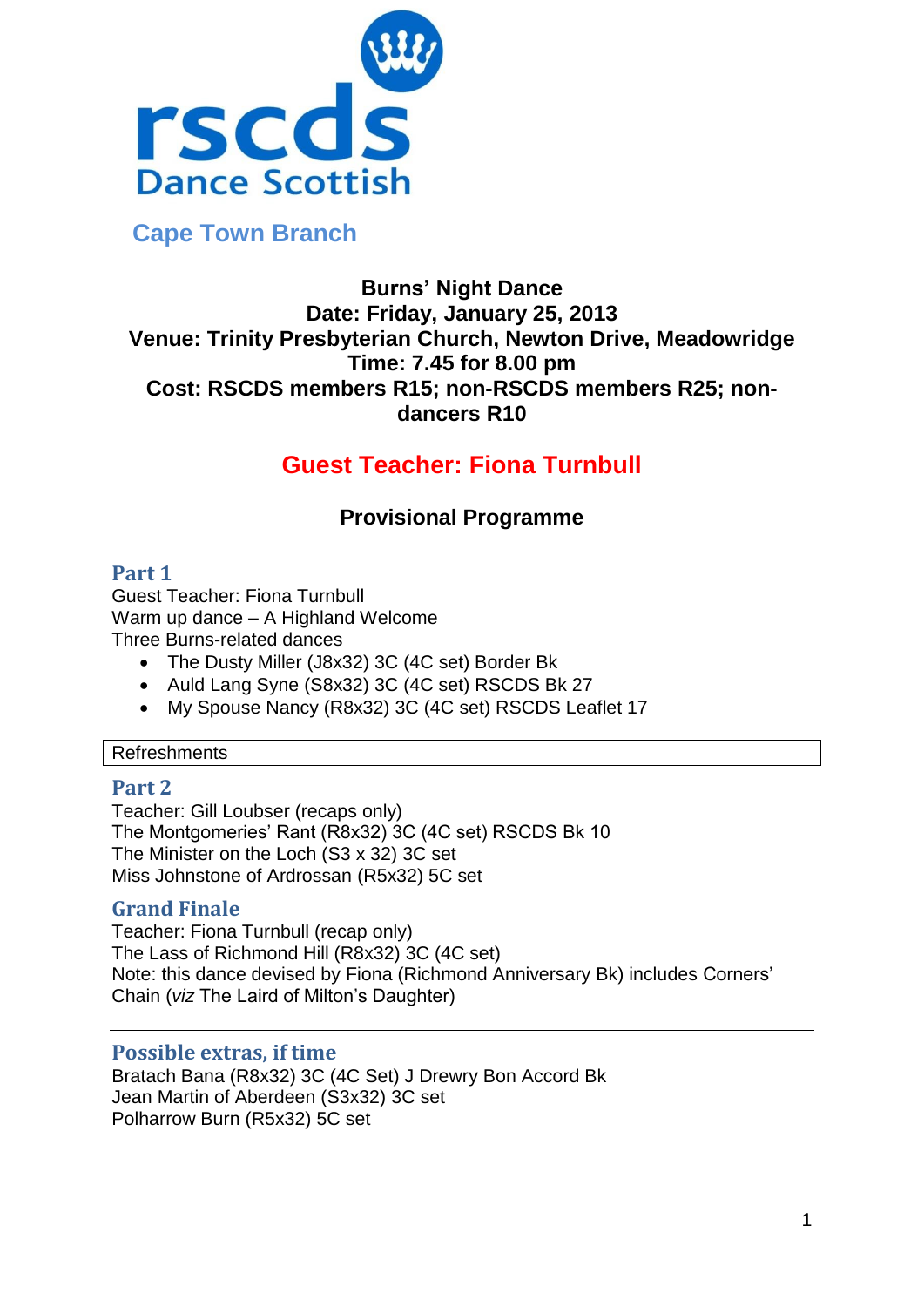## **A HIGHLAND WELCOME (R32) Round the Room Dance 2 facing 2 B Forbes Craigievar Bk 1**

- 1- 8 Both couples circle to left & back again
- 9-16 Both couples dance RH across & LH back to places
- 17-24 All turn opposite partner LH & face own partner, turn partner RH & end facing other couple
- 25-32 All Advance+Retire, all couples advance (couples facing clockwise round the room make arches) & pass to meet new couple

## **THE DUSTY MILLER (J8x32) 3C (4C set) Border Bk**

1- 8 1s set, cast down below 3s, lead up, cross over & cast to 2nd place opposite sides

9-16 2s+1s+3s circle 6H round & back 1s ending facing 1st corners

17-24 1s set to 1st corners RH & turn, set to 2nd corners & turn RH

25-32 1s dance reels of 3 on opposite sides (giving LSh to 1st corners to start) & cross to own sides

## **AULD LANG SYNE (S8x32) 3C (4C set) T Wilson RSCDS Bk 27**

- 1- 8 1s+2s cross RH & set, 1s lead down & dance out between 2s & 3s on opposite side, cast down & lead up to 2nd pstn in centre of dance
- 9-16 2s+1s dance "inverse" Allemande (1s dancing down to start)
- 17-24 1s+2s cross RH, set & dance 1/2 Poussette, 1s end facing 1st corners
- 25-32 1s turn 1st corner RH, partner LH, 2nd corner RH & partner LH

## MY SPOUSE NANCY (R8x32) 3C (4C set) J Taylor Leaflet 17

- 1- 8 1s set, cast to 2nd place & turn RH 1.1/2 times to end in centre Man facing down Lady up
- 9-16 1s dance LH across with corners, pass LSh & dance RH across on own sides, 1s pass RSh to end in centre facing out on opposite sides
- 17-24 1s with corners set & dance reels of 3 on sides giving RSh to 1st corners, 1s pass LSh to end facing own sides
- 25-32 1s repeat above Fig with own sides

## **REFRESHMENTS**

## **THE MONTGOMERIES' RANT (R8x32) 3C (4C set) Castle Menzies RSCDS Bk 10**

- 1- 8 1s cross RH & cast down to 2nd place, cross LH & 1L casts up **while** 1M casts down
- 9-16 1s dance reels of 3 across, 1L with 2s & 1M with 3s
- 17-24 1s with nearer hands joined (Lady on Mans left) set to 2L & turn inwards to set to 3M, set to 3L & turn inward & set to 2M
- 25-32 2s+1s+3s dance reels of 3 on opposite sides 1s giving RSh to  $2^{nd}$  corner, 1s cross RH to  $2<sup>nd</sup>$  place own sides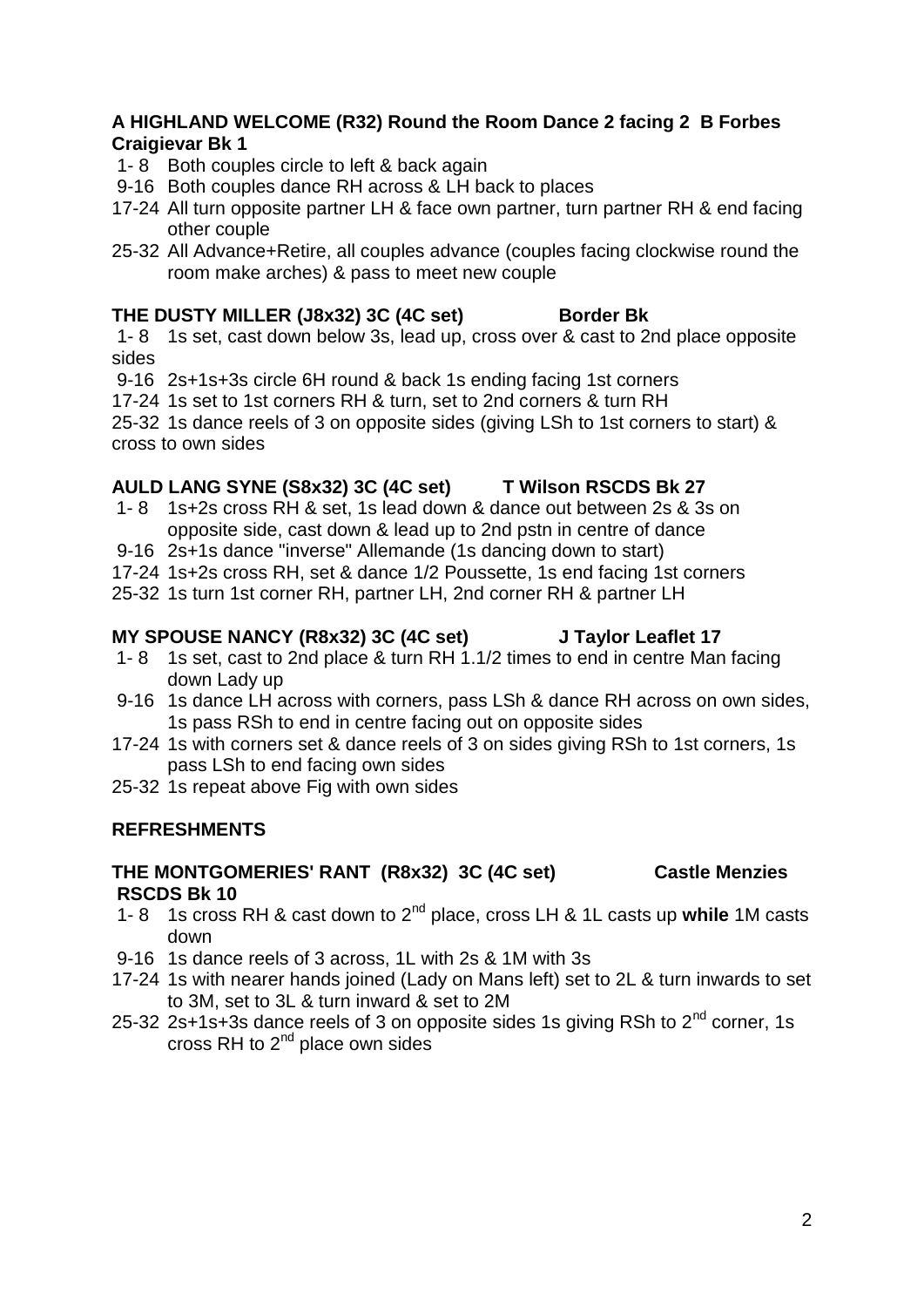# THE MINISTER ON THE LOCH (S3x32) 3C set R Goldring

## **24 G & S Dances**

- 1- 8 1s+2s dance Diamond Poussette
- 9-16 1s dance down for 2 steps, turn 2H, dance up to top & turn 2H
- 17-24 1s+3s dance double Fig of 8 round 2s with 1s casting to start
- 25-32 1M+2M turn LH 1.1/2 times **while** 1L+2L turn RH 1.1/2 times, 1M+3M turn RH 1.1/2 times **while** 1L+3L turn LH 1.1/2 times

## **MISS JOHNSTONE OF ARDROSSAN (R5x32) 5C set R Goldring 14 Social Dances**

- 1- 8 1s set & cast 1 place, 1s followed by 3s dance up & cast 1s to  $3^{\text{rd}}$  place & 3s to  $2^{nd}$  place
- 9-16 1s cross down & dance reflection reels of 3 with 4s+5s on opposite sides 1s end in 3<sup>rd</sup> place opposite sides
- 17-24 1s cross up & dance reflection reels of 3 on own sides with 2s+3s 1s ending in  $3<sup>rd</sup>$  place own sides
- 25-32 1s set & cast down 1 place, 1s followed by 5s dance up between 4s & cast 1s to  $5<sup>th</sup>$  place & 5s to  $4<sup>th</sup>$  place

## **THE LASS OF RICHMOND HILL (R8x32) 3C (4C set) F Turnbull Richmond Anniv Bk**

- 1- 8 1s lead down the middle & back to top
- 9-16 1s cast 1 place, cross passing LSh, cast round 1st corner & turn partner LH to face 1st corners
- 17-24 Corners Chain: 1s 1/2 turn 1st corners RH, corners turn LH in centre & 1/2 turn 1s back to places, 1s turn LH to face 2nd corners
- 25-32 1s 1/2 turn 2nd corners RH, corners turn LH in centre & 1/2 turn 1s back to places, 1s turn LH to 2nd place own sides

# **EXTRAS**

## BRATACH BANA (R8x32) 3C (4C set) **J Drewry Bon Accord Bk**

- 1- 8 1s turn RH & cast 1 place, 1s dance LSh round  $1<sup>st</sup>$  corners to  $2<sup>nd</sup>$  place opposite side facing  $2<sup>nd</sup>$  corners
- 9-16 1s dance 1/2 Reel of 3 on the sides & dance 1/2 Reel of 3 across (1M with 3s at top, 1L with the 2s)
- 17-24 1s turn LH, turn  $3^{rd}$  crnrs RH (1<sup>st</sup> crnr person) & pass RSh to turn  $4^{th}$  crnr RH ending in  $2^{nd}$  pl own side in prom hold with  $4^{th}$  crnr
- 25-32 1s+4<sup>th</sup> crnrs Prom diag across (pass RSh) to diag opp crnr &  $1/2$  turn to end 1s in  $2^{nd}$  pl opp side, 1s dance  $1/2$  Diag R&L (M up, L dn) to end in  $2^{nd}$  pl